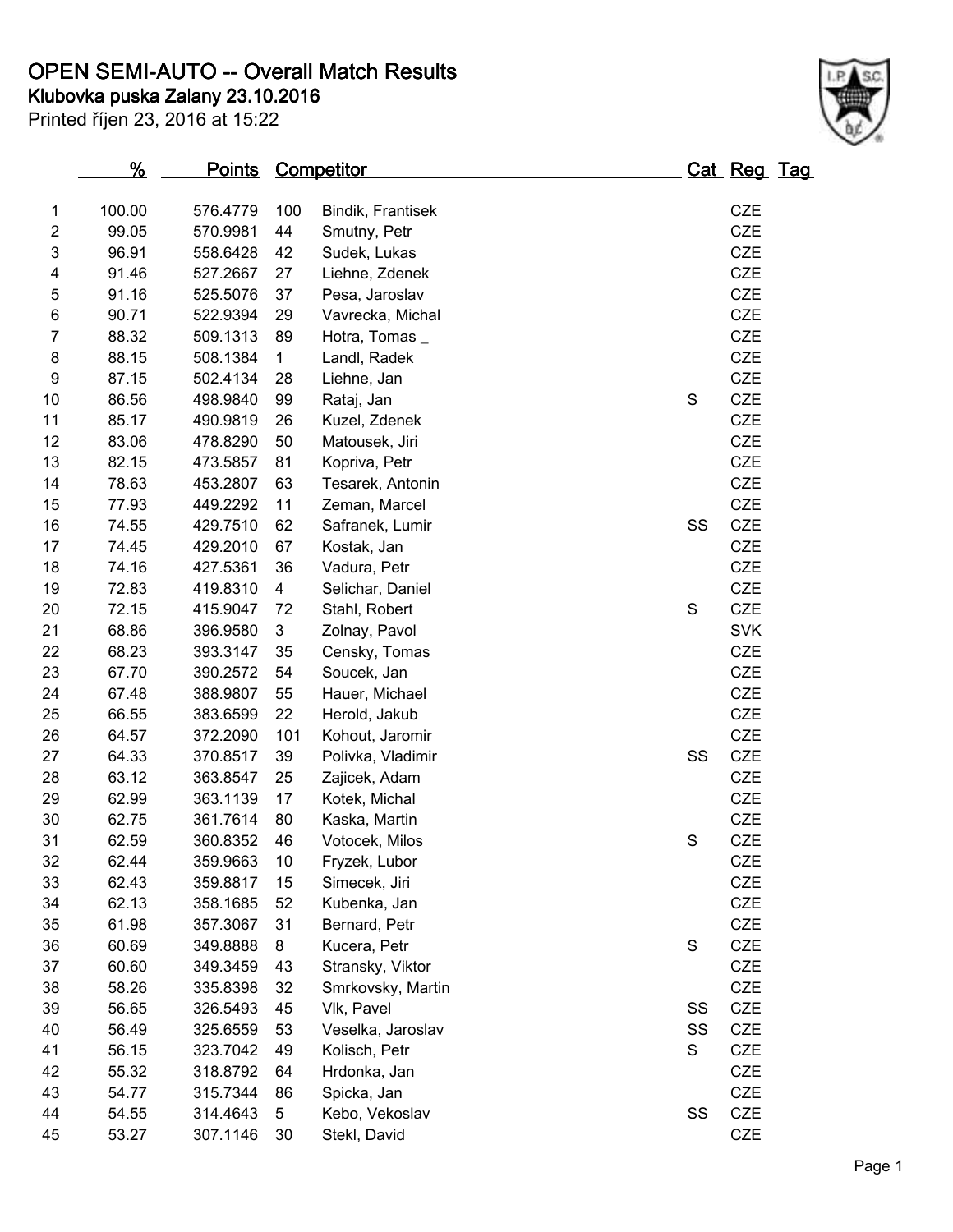**OPEN SEMI-AUTO -- Overall Match Results**

Printed říjen 23, 2016 at 15:22 **Klubovka puska Zalany 23.10.2016**



|    | %     | <b>Points</b> | Competitor |                    |    | Cat Reg Tag |
|----|-------|---------------|------------|--------------------|----|-------------|
| 46 | 51.86 | 298.9558      | 16         | Cibulka, Vaclav    |    | <b>CZE</b>  |
| 47 | 50.28 | 289.8774      | 33         | Kopecky, Premysl   |    | <b>CZE</b>  |
| 48 | 49.73 | 286.6814      | 73         | Golounin, Maxim    |    | <b>CZE</b>  |
| 49 | 49.04 | 282.7322      | 7          | Kraupner, Petr     | S  | <b>CZE</b>  |
| 50 | 47.86 | 275.9227      | 47         | Mucka, Karel       | SS | <b>CZE</b>  |
| 51 | 47.77 | 275.3823      | 74         | Novotny, Jiri      | S  | <b>CZE</b>  |
| 52 | 42.02 | 242.2407      | 34         | Castek, Milan      |    | <b>CZE</b>  |
| 53 | 40.32 | 232.4109      | 18         | Pospisil, Lukas    |    | <b>CZE</b>  |
| 54 | 36.45 | 210.1249      | 41         | Bernatek, Ivan     | SS | <b>CZE</b>  |
| 55 | 30.99 | 178.6576      | 9          | Fryzek, Lubor sen. | S  | <b>CZE</b>  |
| 56 | 27.21 | 156.8436      | 98         | Cerny, Vaclav      |    | <b>CZE</b>  |
| 57 | 16.06 | 92.5940       | 93         | Prepletany, Jan    | SS | <b>CZE</b>  |
| 58 | 8.44  | 48.6573       | 97         | Cerny, Marek       | J  | <b>CZE</b>  |
|    |       |               |            |                    |    |             |